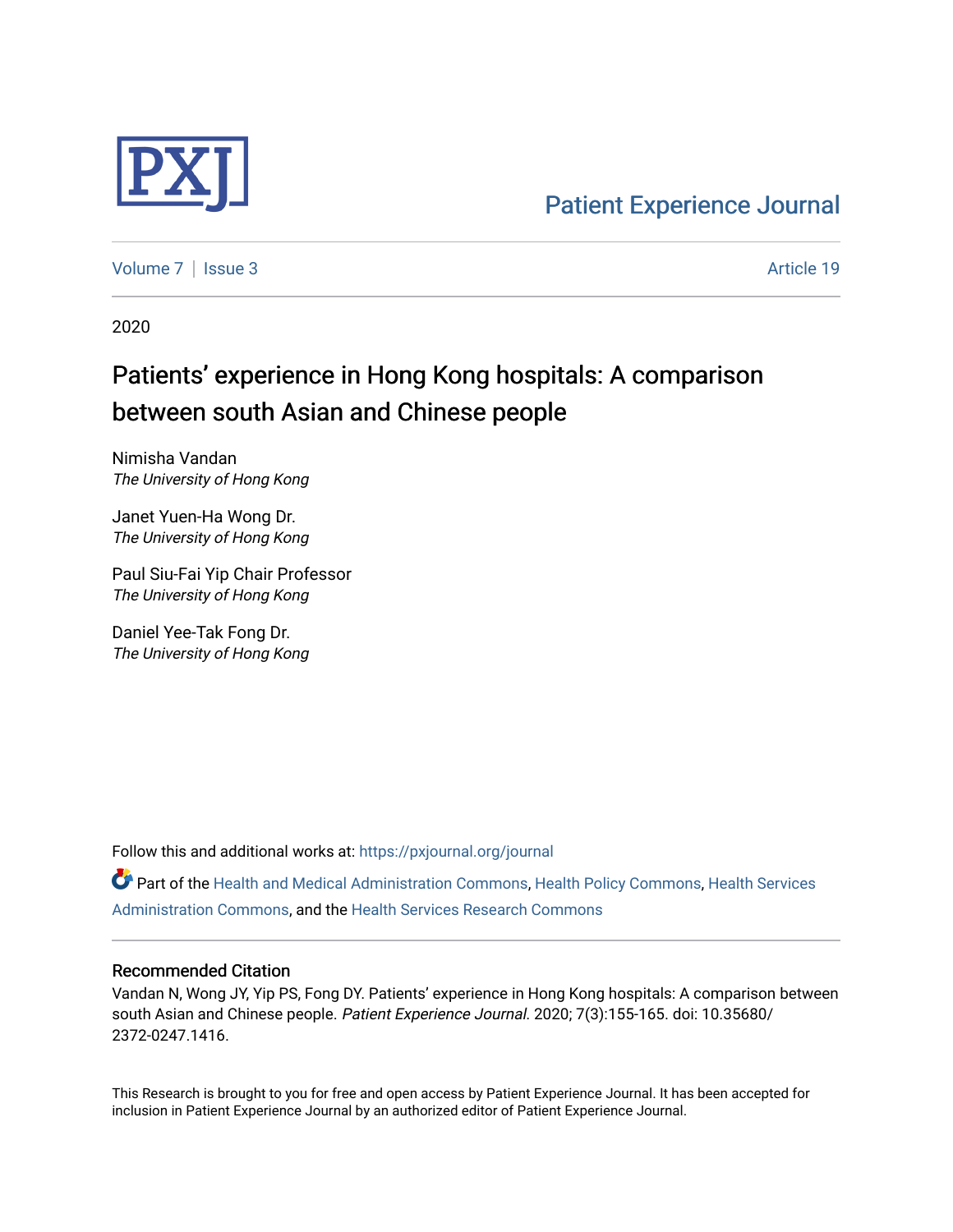# Patients' experience in Hong Kong hospitals: A comparison between south Asian and Chinese people

# Cover Page Footnote

The authors thank all the participants and organizations ( Health In Action, Caritas Community Centre, Hong Kong Christian Action-Family Link, Catholic Workers Centre, Catholic Diocese of Hong Kong, Equal Opportunity Commission and Race Relations Unit, Pakistan Women Association, Sri Lankan Buddhist Cultural center, Wan Chai Sikh Temple, Hong Kong Nepalese Federation, Bangladeshi Buddhist Centre, and Hindu Swayam Sewak Sangh) for helping us to get in touch with the South Asian participants for the study. We greatly appreciate all of the study participants for their time and for sharing their experiences with us. This article is associated with the Policy & Measurement lens of The Beryl Institute Experience Framework. (http://bit.ly/ExperienceFramework). You can access other resources related to this lens including additional PXJ articles here: http://bit.ly/PX\_PolicyMeasure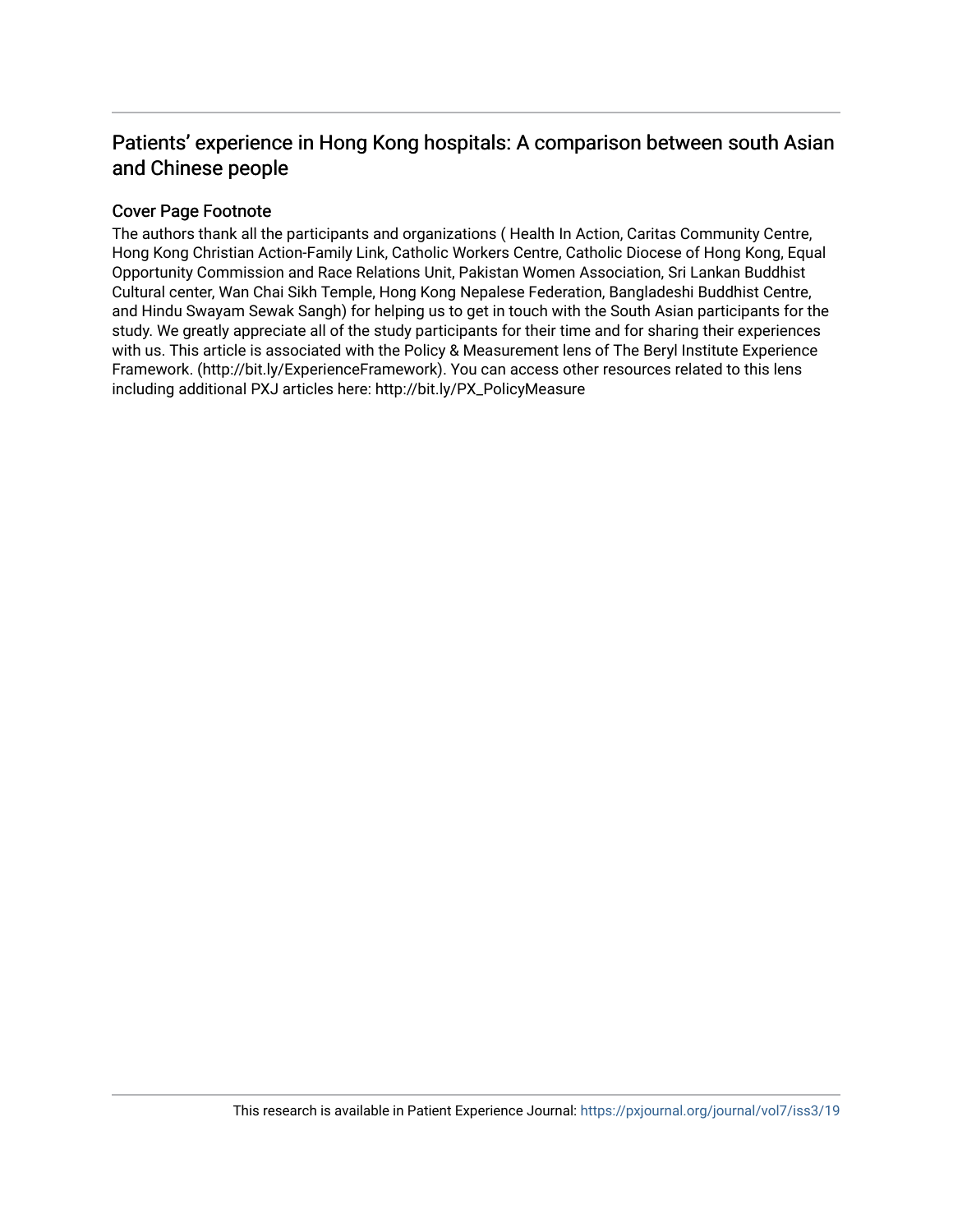

#### Research

# Patients' experience in Hong Kong hospitals: A comparison between south Asian and Chinese people

Nimisha Vandan, PhD, *The University of Hong Kong, nimisha@hku.hk* Janet Yuen-Ha Wong*,* PhD, *The University of Hong Kong, janetyh@hku.hk* Paul Siu-Fai Yip, PhD, *The University of Hong Kong, sfpyip@hku.hk* Daniel Yee-Tak Fong, PhD, *The University of Hong Kong, dytfong@hku.hk*

#### **Abstract**

Patient experience in hospital is positively associated with both self-rated and objectively measured health outcomes. In many countries ethnic minority patients have more negative experience and bear a disproportionate burden of disease than their majority counterparts. However, hospital experience of ethnic minority patients in Asia is still unexplored. We aimed to explore the hospital experience of South Asian ethnic minority and compare that with local Chinese patients' experience in Hong Kong. A cross-sectional study sample comprised of 783 participants (388 South Asian and 395 Chinese). Picker Patient Experience-15 (PPE-15) questionnaire was used for data collection. Simple and multiple regressions were used to compare South Asian and Chinese participants' in-hospital stays. The regression analyses were done before and after adjusting for demographics and after Propensity Score Weighting (PSW). All estimates were accompanied by a 95% confidence interval. Two-sided tests were conducted with a significance concluded by a p-value.

#### **Keywords**

Ethnic minority patients, patient-provider communication, patient experience, cultural competency, propensity score weighting, Picker Patient Experience-15 (PPE-15)

#### **Introduction**

A patient's experience in the hospital forms an integral part of the quality of care. The patient's satisfaction with in-hospital care depends on the treatment manner and the hospital environment. A higher patient hospital experience rating indicates a higher quality of clinical care and patient safety. <sup>1</sup> Moreover, patient experience is positively associated with both self-rated and objectively measured health outcomes. <sup>2</sup> For instance, a positive patient experience may be associated with higher use of preventive care, along with adherence to recommended clinical practices and medication. <sup>3</sup> Hence, listening and learning from patient experiences are the first steps toward patient-centered care. 4,5

Several factors, such as age, gender, ethnicity, disease severity, insurance coverage, economic status, treatment choices, and migrant status affect a patient's hospital experience. 6-9 Migration speed, volume, and diversity have increased significantly in recent decades, making societies more multiethnic. The host countries' healthcare systems face challenges when providing appropriate healthcare to migrant and ethnic minority (EM) populations. <sup>10</sup> The literature invariably shows healthcare disparities due to access barriers, lower quality of care, and worse health outcomes for EM patients in Europe. <sup>11</sup> EM patients have

more negative experiences than their majority counterparts12-14 due to inadequate provisions for intercultural care. <sup>15</sup> This is extremely challenging during hospitalization when acute, necessary, and inevitable care is required. <sup>16</sup> Several factors affect intercultural care, including language barriers, different health literacy levels, EM patients' lower socio-economic status, scarce hospital resources (i.e., time, money, people), different ethnocultural traditions, differences in understanding, and perception toward, illness and treatment, and lack of mutual trust between the EM patient and healthcare providers from an ethnic majority background. 17,18 Although the concepts of transcultural nursing, culturally appropriate care, and cultural competence have received significant attention worldwide, 19,20 ethical guidelines for good intercultural care are still absent. Hence, chances of misunderstandings in the care process remain. 18

The population of Hong Kong is approximately 7.2 million, 8.1% of whom are ethnic minorities, primarily from Indonesia, the Philippines, Thailand, India, Pakistan, Nepal, Bangladesh, and Sri Lanka. This non-Chinese ethnic population is collectively known as the EM. <sup>21</sup> The EM population continued to expand rapidly between 2011 and 2016 at an average annual rate of increase at 5.8%. 21 People from India, Nepal, Pakistan, Bangladesh, and Sri Lanka are generally referred to as South Asians (SA). After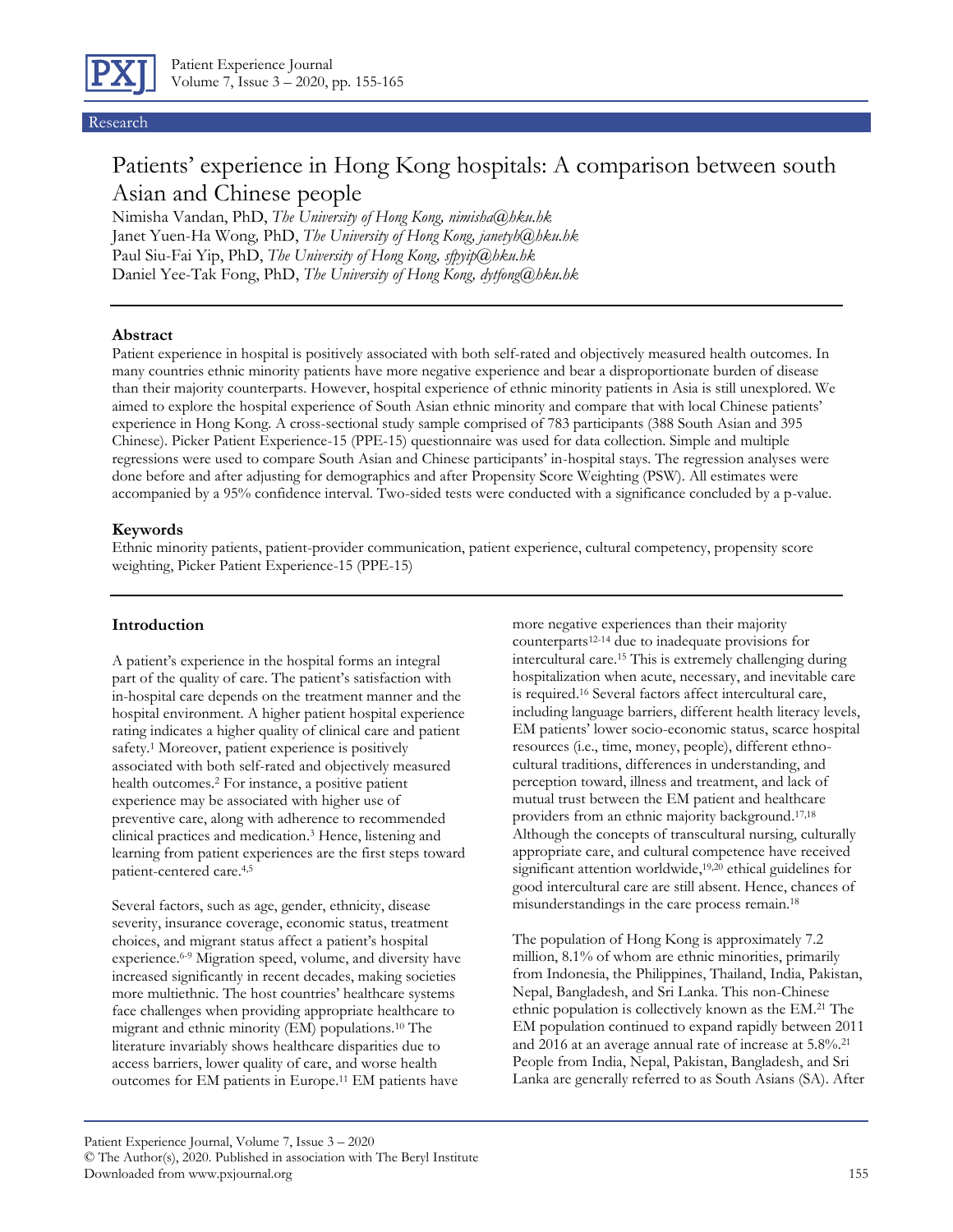excluding foreign domestic helpers, SA constitutes the largest portion of the EM community, around 30.6%. 22 According to the 2016 Hong Kong Poverty Situation Report, EM groups' poverty situations varied. More than 40% of the poorest EMs is SAs. The unemployment rates among Pakistanis and Nepalese are 18.7% and 17.9%, respectively, slightly higher than the 16.6% overall average. Language barriers limit EMs' employability and community integration in Hong Kong. <sup>23</sup> The Hospital Authority (HA), a statutory body, manages all public hospitals that provide care for 90% of the patients in Hong Kong. <sup>24</sup> This system introduced the patient experience and satisfaction survey in 2010. The latest survey was conducted in 2017, and 99.7% of its participants were Chinese-speaking discharged patients. This survey found that over 90% of the respondents rated their overall patient experience as good to excellent. 25

Although we are living in an increasingly multi-ethnic society, research on EM patients' hospital experiences is rather scarce, especially in an Asian context. 14,26 A better understanding of the bedside experience from the EM patients' perspective will be indispensable for developing good intercultural care practices. Hence, this study will attempt to fill this gap and generate knowledge by exploring the experiences of SA EM patients. Their experiences will then be compared to that of Hong Kong Chinese patients.

# **Methods**

# **Design**

This study was a population-based cross-sectional survey of SA and Hong Kong Chinese living in Hong Kong. SA participants were recruited from a convenience sampling. On the other hand, Chinese participants were employed from a population-based household survey. The study was a part of a larger study. 27

#### **Participants**

We included participants aged 18 years and above who had stayed overnight in a hospital in Hong Kong within the past year. Those who were unable to describe their hospital experience or had any history of psychiatric illness were excluded from the study.

#### **Procedures**

Since there was no representative sampling frame of SA people in Hong Kong, we had to recruit participants using convenience sampling. This was obtained through social networks, non-government organizations, community centers serving the EM population, and cultural and religious centers. For the Chinese participants, we retrieved the sampling frame of residential addresses from the Hong Kong Census & Statistics Department. We then used a stratified sampling method to recruit the Chinese participants. From each geographical district and type of

dwelling, we took a random sample of addresses. An invitation letter explaining the details of the study was sent by post to each address in the sample. If more than one person was eligible to participate in the study, we invited the person with the nearest upcoming birthday. The participants' interviews were scheduled, and an interviewer visited their houses. All participants provided informed consent before the interview. 28

#### **Measures Demographics**

The participants' demographic information included selfreported ethnicity, sex, age, education level, married or cohabitation status, monthly household income, English language proficiency, Cantonese language proficiency, medical insurance, and existing disease.

### **Patients' hospital experience**

The Picker Patient Experience Questionnaire (PPE-15) was adopted to measure the patients' hospital experiences. We adopted the PPE-15 questionnaire to obtain information from participants regarding their previous inpatient stays. The Picker Institute derived and validated this questionnaire from the 40-item Picker in-patient instrument. <sup>29</sup> The PPE-15 instrument comprised 15 items that were distributed into seven domains of care: 1) Information and education, 2) Coordination of care, 3) Emotional comfort, 4) Respect for patient preferences, 5) Physical comfort, 6) Involvement of family members, and 7) Continuity and transition of care. Each item was coded as a dichotomous "Problem score" and "No problem score" with 1 and 0 indicating the presence and absence of a problem, respectively. A problem in an aspect of health care was defined as that the patient perceiving that his overall hospital experience needs improving. For example, in the item "Did doctors talk in front of you as if you weren't there?" there were three possible responses: 1) Yes, Often; 2) Yes, Sometimes; and 3) No. The response "Yes, often" or "Yes, sometimes" was coded as 1, and "No" was coded as 0. Each domain contains one to three items. The details about the items, domains, and coding are illustrated in Box 1.

For each domain, the corresponding items were added together and standardized using a metric of zero (no problem at all) to 100 (very problematic). The mean of all seven domain scores represented the participant's overall hospital experience. The standardized domain scores enhance comparability across domains with different numbers of available items. A higher domain score indicates a more problematic experience.

We used English and Chinese versions of the PPE-15 after obtaining permission from the Picker Institute, Europe. PPE-15 items were translated into Chinese. These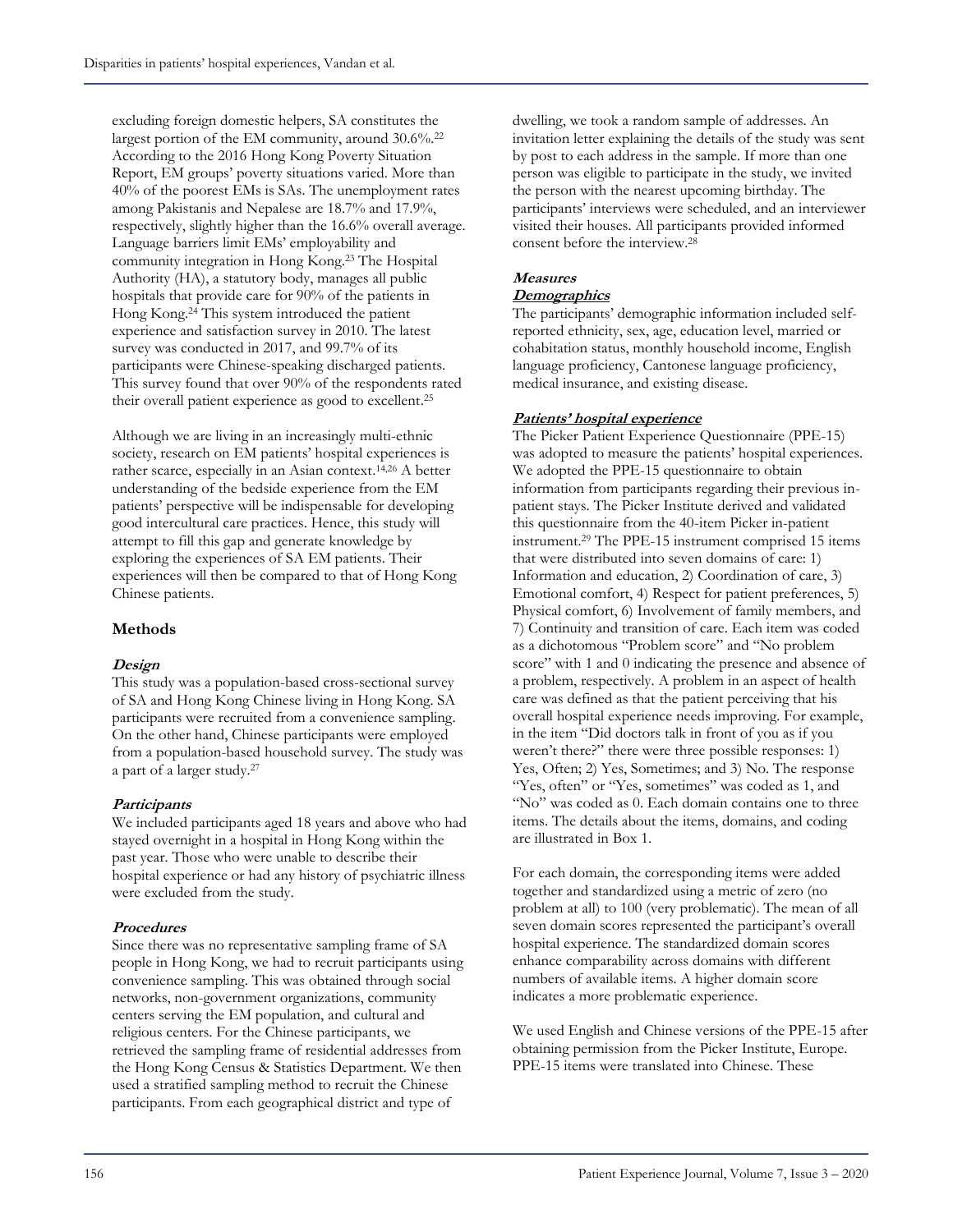| S.No.                                                                              | Items                                                                                                                       | Domains                        |  |  |  |  |
|------------------------------------------------------------------------------------|-----------------------------------------------------------------------------------------------------------------------------|--------------------------------|--|--|--|--|
| 1.                                                                                 | When you had important question to ask a doctor, did you get answers that you could                                         | Information and                |  |  |  |  |
|                                                                                    | understand?                                                                                                                 | education                      |  |  |  |  |
|                                                                                    | Yes, always/ <i>Yes, sometimes/No/I</i> had no need to ask                                                                  |                                |  |  |  |  |
| 2.                                                                                 | When you had important question to ask a nurse, did you get answers that you could                                          | Information and                |  |  |  |  |
|                                                                                    | understand?                                                                                                                 | education                      |  |  |  |  |
|                                                                                    | Yes, always/Yes, sometimes/No/I had no need to ask                                                                          |                                |  |  |  |  |
| 3.                                                                                 | Sometimes in a hospital, one doctor or nurse will say one thing and other will say                                          | Coordination of care           |  |  |  |  |
|                                                                                    | something quite different. Did this happen to you?                                                                          |                                |  |  |  |  |
|                                                                                    | Yes, Often/Yes, sometimes/No                                                                                                |                                |  |  |  |  |
| 4.                                                                                 | If you had any anxieties or fever about your condition or treatment, did a doctor                                           | <b>Emotional Comfort</b>       |  |  |  |  |
|                                                                                    | discuss them with you?                                                                                                      |                                |  |  |  |  |
|                                                                                    | Yes, completely/ Yes, to some extent/ No/I didn't have any anxieties or fears                                               |                                |  |  |  |  |
| 5.                                                                                 | Did doctors talk in front of you as if you weren't there?                                                                   | Respect patient                |  |  |  |  |
|                                                                                    | Yes, Often/Yes, sometimes/No                                                                                                | preferences                    |  |  |  |  |
|                                                                                    |                                                                                                                             |                                |  |  |  |  |
| 6.                                                                                 | Did you want to be more involved in decisions made about your care and treatment?<br>Yes, definitely/Yes, to some extent/No | Respect patient<br>preferences |  |  |  |  |
|                                                                                    |                                                                                                                             |                                |  |  |  |  |
| 7.                                                                                 | Overall, did you feel you were treated with respect and dignity while you were in                                           | Respect patient<br>preferences |  |  |  |  |
|                                                                                    | hospital?                                                                                                                   |                                |  |  |  |  |
|                                                                                    | Yes, always/Yes, sometimes/No                                                                                               |                                |  |  |  |  |
| 8.                                                                                 | If you had any anxieties or fever about your condition or treatment, did a nurse<br>discuss them with you?                  | Emotional Comfort              |  |  |  |  |
|                                                                                    | Yes, completely/Yes, to some extent/No/I didn't have any anxieties or fears                                                 |                                |  |  |  |  |
| 9.                                                                                 | Did you find someone on the hospital staff to talk to about your concerns?                                                  | <b>Emotional Comfort</b>       |  |  |  |  |
|                                                                                    | Yes, completely/Yes, to some extent/No/I had no concerns                                                                    |                                |  |  |  |  |
| 10.                                                                                | Were you ever in pain? Yes/No                                                                                               | Physical Comfort               |  |  |  |  |
|                                                                                    | If $Yes$                                                                                                                    |                                |  |  |  |  |
|                                                                                    | Do you think the hospital staff did everything they could to help control your pain?                                        |                                |  |  |  |  |
|                                                                                    | Yes, definitely/Yes, to some extent/No                                                                                      |                                |  |  |  |  |
| 11.                                                                                | If your family or someone else close to you wanted to talk to a doctor, did they have                                       | Involvement of family          |  |  |  |  |
|                                                                                    | enough opportunity to do so?                                                                                                | and friends                    |  |  |  |  |
|                                                                                    | Yes, definitely/Yes, to some extent/No/No family or friends were involved/My                                                |                                |  |  |  |  |
|                                                                                    | family didn't want or need information/I didn't want my family or friends to talk to a                                      |                                |  |  |  |  |
|                                                                                    | doctor                                                                                                                      |                                |  |  |  |  |
| 12.                                                                                | Did the doctors or nurses give your family or someone close to you all the                                                  | Involvement of family          |  |  |  |  |
|                                                                                    | information they needed to help you recover?                                                                                | and friends                    |  |  |  |  |
|                                                                                    | Yes, definitely/Yes, to some extent/No/No family or friends were involved/My                                                |                                |  |  |  |  |
|                                                                                    | family didn't want or need information                                                                                      |                                |  |  |  |  |
| 13.                                                                                | Did a member of staff explain the purpose of the medicines you were to take at                                              | Continuity and transition      |  |  |  |  |
|                                                                                    | home in a way you could understand?                                                                                         |                                |  |  |  |  |
|                                                                                    | Yes, completely/Yes, to some extent/No/I didn't need an explanation/I had no                                                |                                |  |  |  |  |
|                                                                                    | medicines $-$ go to question 15                                                                                             |                                |  |  |  |  |
| 14.                                                                                | Did a member of staff tell you about medication side effects to watch for when you                                          | Continuity and transition      |  |  |  |  |
|                                                                                    | went home?                                                                                                                  |                                |  |  |  |  |
|                                                                                    | Yes, completely/Yes, to some extent/No/I didn't need an explanation                                                         |                                |  |  |  |  |
| 15.                                                                                | Did someone tell you about the danger signals regarding your illness or treatment to                                        | Continuity and transition      |  |  |  |  |
|                                                                                    | watch for after you went home?                                                                                              |                                |  |  |  |  |
|                                                                                    | Yes, completely/Yes, to some extent/No                                                                                      |                                |  |  |  |  |
| Underlined items were coded as problems adopted from Jenkinson et. al <sup>1</sup> |                                                                                                                             |                                |  |  |  |  |

**Box 1. PPE-15 items, domains and scoring methods**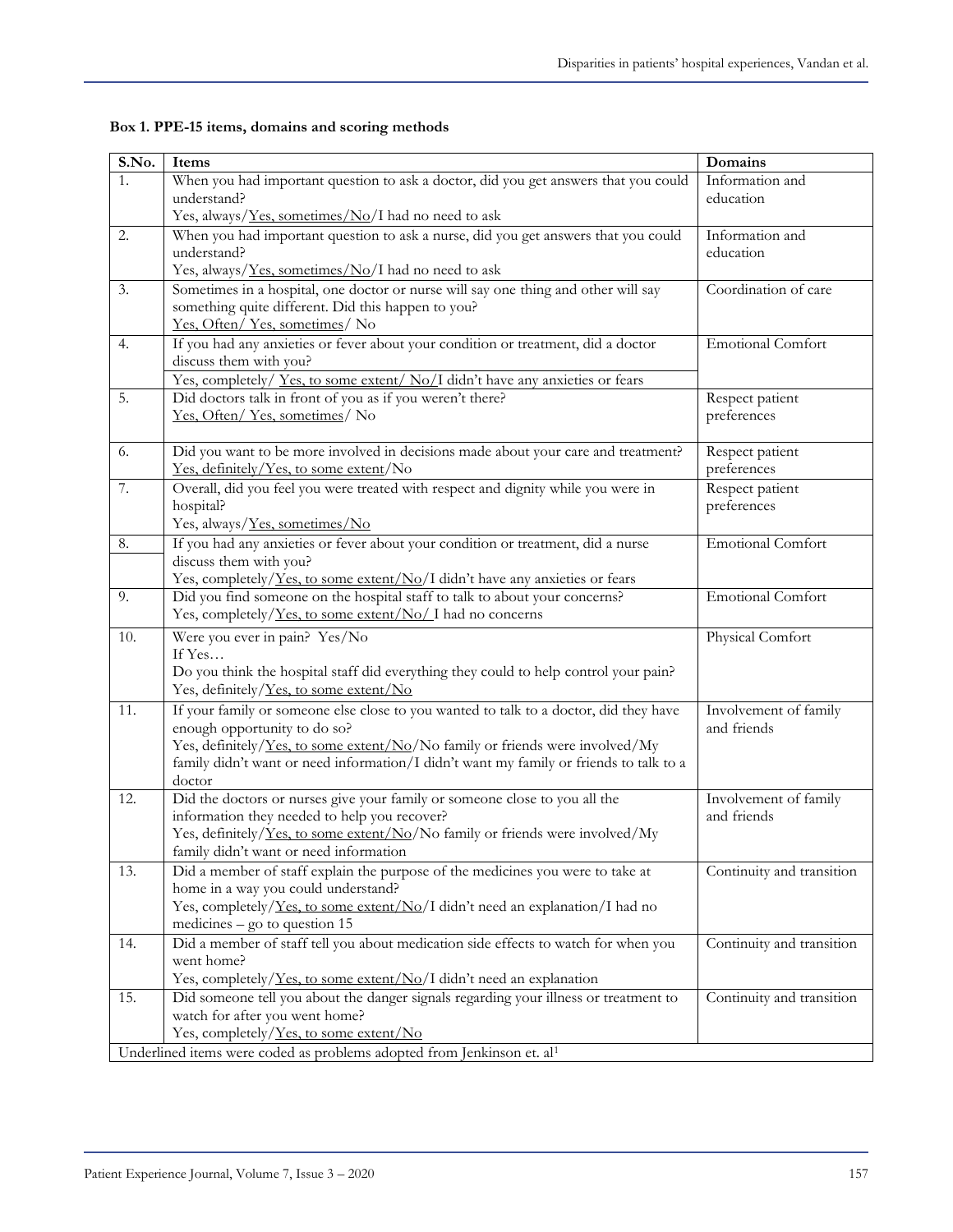translated items demonstrated good validity and reliability in the local setting. 25,29,30 The PPE-15 items were also included in the in-patient satisfaction survey that was conducted in 26 public hospitals in Hong Kong. <sup>31</sup> It is very concise and easy to use among Chinese in Hong Kong. This further encouraged us to use this questionnaire to compare SA patients' experience with that of Chinese patients in this study. 32,33

#### **Statistical Analysis**

Data analysis was conducted using IBM SPSS Statistics version 23.0 software. In this study, the numbers and frequencies for categorical variables were calculated. The Chi-square test, Mann–Whitney U test and t-test were used to calculate demographic differences between SA and Chinese participants. Because we used different sampling methods for SA and Chinese participants, it is essential to balance the data obtained from both groups. Therefore, we used propensity score weighting (PSW) to balance the two groups before comparing their responses to the survey. <sup>34</sup> To conduct PSW, we first calculated the propensity score for each participant as the probability of being SA. This was done by using logistic regression. We used ethnicity as a dependent variable on sex, age, marital or cohabitated status, education level, monthly household income, English language proficiency, medical insurance, and existing disease. We then calculated the result's weight using inverse probability of treatment weighting. For this procedure, SAs were taken as the treatment group. Propensity scores were checked manually for covariate overlap and were trimmed at the threshold of six. <sup>35</sup> The demographic balance was reassessed after conducting PSW. Simple and multiple regressions were used to compare SA and Chinese participants' in-hospital stays. The regression analyses were done before and after adjusting for demographics and after PSW. All estimates were accompanied by a 95% confidence interval. Twosided tests were conducted with a significance concluded by a p-value  $\leq 0.05$ .<sup>28</sup>

#### **Results**

#### **Demographic characteristics**

Of the 1069 recruited participants, 783 responded to the PPE-15 questionnaire. The response rate was 73.2%. Table 1 (Appendix) summarizes the participants' basic demographic characteristics (388 SA and 395 Chinese). Notably, the HA oversees all of Hong Kong's public hospitals and manages 27,645 hospital beds. This accounts for nearly 8 million patient days per year (>90% total bed days). The private system takes about 70% of all fee-forservice outpatient services. <sup>24</sup> Hence, majority of participants have used public hospitals.

The differences between SA and Chinese participants were statistically significant ( $p$  <0.01) for sex, age, marital or cohabitation status, monthly household income level,

English language speaking proficiency, and for having no medical insurance. However, the differences between all demographic characteristics of SA and Chinese participants then became insignificant after PSW.

#### **Domain scores of SA and Chinese participants**

Table 2 (Appendix) shows the mean scores of seven domains. The mean scores are with regard to SA and Chinese participants, computed on the scale of 0–100.

#### **Patients' experience of staying in hospital**

Table 3 (Appendix) presents the experience between 388 SA and 395 Chinese participants who had received inpatient hospital care in Hong Kong in the past 12 months. The difference in mean scores (SA mean score – Chinese mean score) for each domain and for the overall hospital experience was calculated. The unadjusted mean score difference was statistically significant ( $p \le 0.001$ ) for all seven domains and for the overall hospital experience. When adjusted for demographic characteristics, the differences were still statistically significant ( $p \le 0.05$ ). The differences between the mean scores did not change, even after using PSW for domains such as information and education, coordination of care, emotional comfort, physical comfort, the involvement of family and friends, continuity and transition of care, and overall hospital experience ( $p \le 0.01$ ). The difference became insignificant only for the respect for patient preferences domain after PSW ( $p = 0.174$ ).

Based on the PSW differences, SA participants scored higher than Chinese participants in the following domains: information and education, coordination of care, respect for patient preference, emotional comfort, physical comfort, the involvement of family and friends, continuity and transition of care, and overall hospital experience. Their mean differences were 12.15 (95% CI = 5.89–18.40), 9.49 (95% CI = 2.68–16.30), 2.91 (95% CI =  $-1.29$ –7.12), 11.23 (95% CI = 5.64–16.83), 12.69 (95% CI = 5.59– 19.79), 8.70 (95% CI = 2.45–14.94), 18.03 (95% CI = 12.53–23.52), and 10.85 (95% CI = 7.15–14.55), respectively (Table 3, Appendix). Higher scores indicated that SA participants had more problematic experiences than Chinese participants during their stay in the hospital.

# **Discussion**

This is the first study to address the issue of disparities in the hospital experiences of EM patients and Chinese patients in a Chinese oriented society in Hong Kong. Through the PPE-15 questionnaire, we found that SA participants generally reported more problematic experiences than Chinese participants. Continuity and transition of care and physical comfort are the two most problematic domains for SA participants when compared with Chinese participants.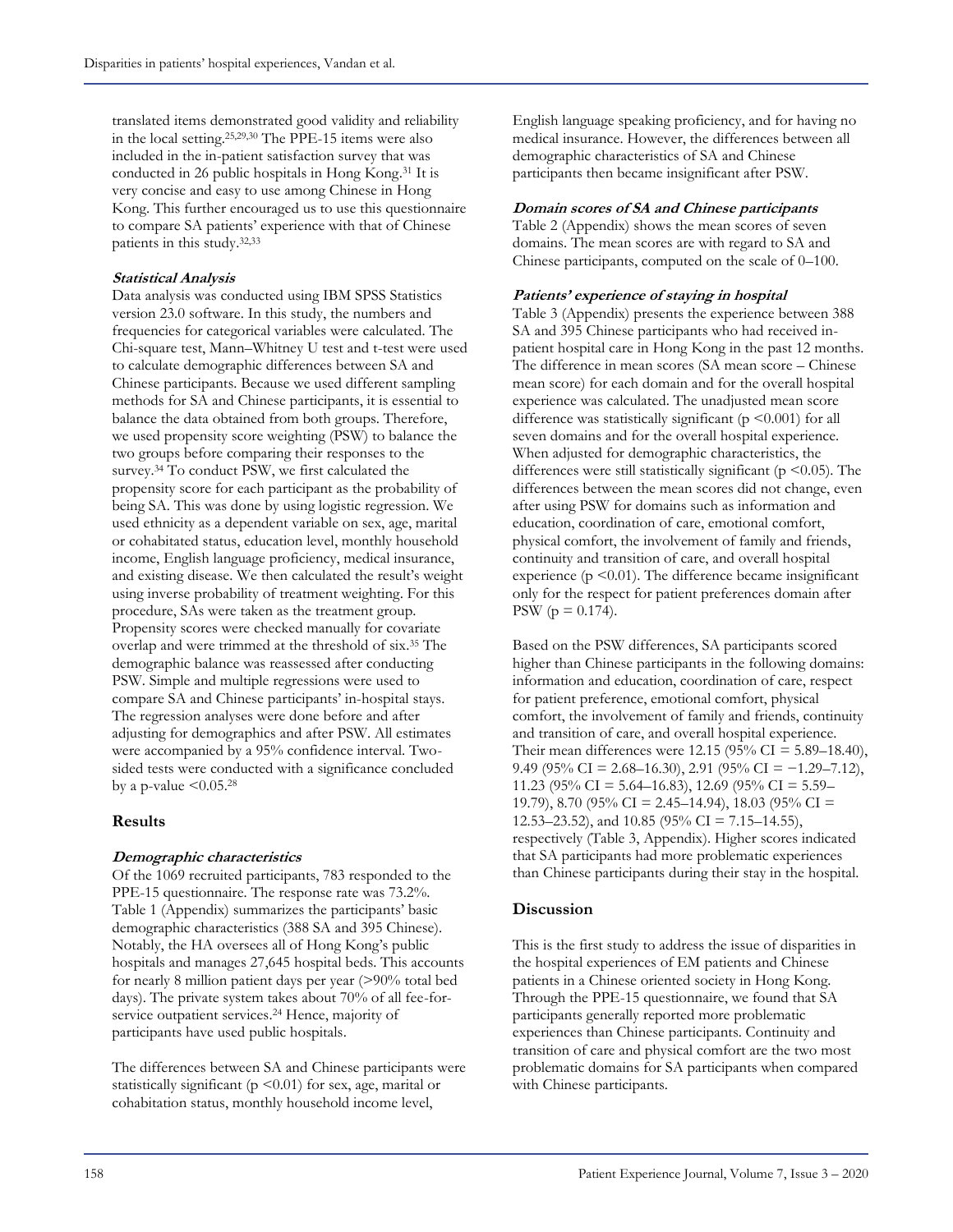Continuity and transition of care of a hospital refers to the information and advice a patient receives when getting discharged from the hospital in order to manage the condition at home. SA patients in Hong Kong had an almost 18% lower perceived continuity and transition care than Chinese patients.

In the United States, African-American breast cancer survivors reported a dissatisfaction with the amount of information they received on cancer-related side-effects. 36 Furthermore, African-American patients with mental illnesses also reported that they felt less likely to receive adequate follow-up for treatment within 30 days of discharge compared to Caucasian patients. <sup>37</sup> In Hong Kong, such disparity can be attributed to three main reasons. <sup>38</sup> First, most EM patients and healthcare providers do not speak the same native language. <sup>39</sup> When either patients or healthcare providers communicate using their second languages, there is a risk of inadequate information exchange because of the language barrier. 12 Second, SA patients may have their own cultural-specific needs, preferences, and values; local healthcare providers may be unaware of them or may not acknowledge them. 27 Inadequate understanding of the patients' socio-cultural necessities has a negative effect on the support and care these patients should be getting during hospital discharge. <sup>14</sup> Third, there was a shortage of human resources and limited consultation time in public hospitals in Hong Kong. <sup>24</sup> This phenomenon may demotivate healthcare providers from focusing on the essential continuity and transition of care during hospital discharge. <sup>40</sup> While this problem may apply to all patients regardless of their ethnicity, the two above-mentioned problems may have aggravated its impacts on SA patients.

SA participants reported more problems with physical comfort, referring to the healthcare providers' efforts in reducing the patients' pain during their hospital stay. <sup>29</sup> This finding highlights a unique issue of pain perception among providers, known as "ethnic pain." <sup>41</sup> The disparity in the pain perception due to ethnic differences has been well identified. 42,43 For instance, SA and African ethnic minorities living in the UK expressed different levels of musculoskeletal pain than the White European population. <sup>44</sup> A systematic review indicated that African– Americans experienced greater pain as compared to Whites in the United States when facing other conditions, such as glaucoma, AIDS, migraine, jaw pain, postoperative pain, myofascial pain, angina pectoris, joint pain, nonspecific daily pain, and arthritis. <sup>45</sup> Moreover, individuals with an EM background relative to the country where they live demonstrate an increased sensitivity to pain than ethnic majority groups. <sup>45</sup> Various processes, from neurophysiological factors to structural elements of the healthcare system, may be responsible for shaping individual pain differences. 45,46 For example, the experience of pain differentially activates stress-related

physiological responses across various ethnic groups. Members of different ethnic groups appear to use differing coping strategies in managing pain complaints, and providers' treatment decisions vary as a function of patient ethnicity. These diverse factors, as well as other aspects, may lead to elevated levels of pain-related suffering among individuals from EM backgrounds. <sup>45</sup> This phenomenon may create a conflict in opinion toward the level of pain a patient experiences, and the level a healthcare provider from an ethnic majority background perceives.<sup>43</sup> Healthcare providers from an ethnic majority background may perceive less pain than an EM patient. <sup>47</sup> In that case, healthcare providers may be insufficiently motivated to reduce an EM patient's pain. 48

Sometimes, healthcare providers may even think that an EM patient is pretending or exaggerating to get attention. 49 Healthcare providers in Hong Kong must understand this phenomenon better in order to provide proper care when a SA patient is in pain. This will, in turn, make the SA patient feel better cared for and valued.

SA participants' problems with information and education 12% were more often than Chinese participants. This domain encompasses the availability of doctors or nurses in answering the patients' questions in such a way that the patient can easily understand. <sup>50</sup> In general, a doctor-patient relationship starts from a consultation session. This involves: 1) gathering details about the patient's health complaints, 2) developing a therapeutic regime, and 3) communicating information and advice. <sup>51</sup> In this study, 64.4% of the SA participants cannot speak Cantonese, while most local healthcare providers do. Under such circumstances, the communication between SA patients and healthcare providers is hindered by a language barrier. SA patients may then feel less informed, less involved, and disconnected. Moreover, they may also have a feeling of helplessness and dependence on the healthcare providers. 12,27 Additionally, the local hospitals often had limited, if any, culturally and linguistically appropriate healthcare information and education provisions suitable for SA patients. This limitation may have further aggravated the problematic experience. 39

SA participants also reported more problematic experiences with emotional comfort that encompasses the availability of doctors, nurses, or hospital staff to discuss anxieties or fear-related problems concerning the patients' condition or treatment during their stay in hospital. This disparity could be caused by over-crowded facilities and health professional shortages in Hong Kong's public hospitals, both of which can lead to inadequate health service delivery. <sup>24</sup> Healthcare providers in Hong Kong are often preoccupied with their routine work of treating the disease. However, they lack the holistic approach of care to address patients' emotional comfort. <sup>52</sup> A patient who feels emotionally comfortable is more likely to engage in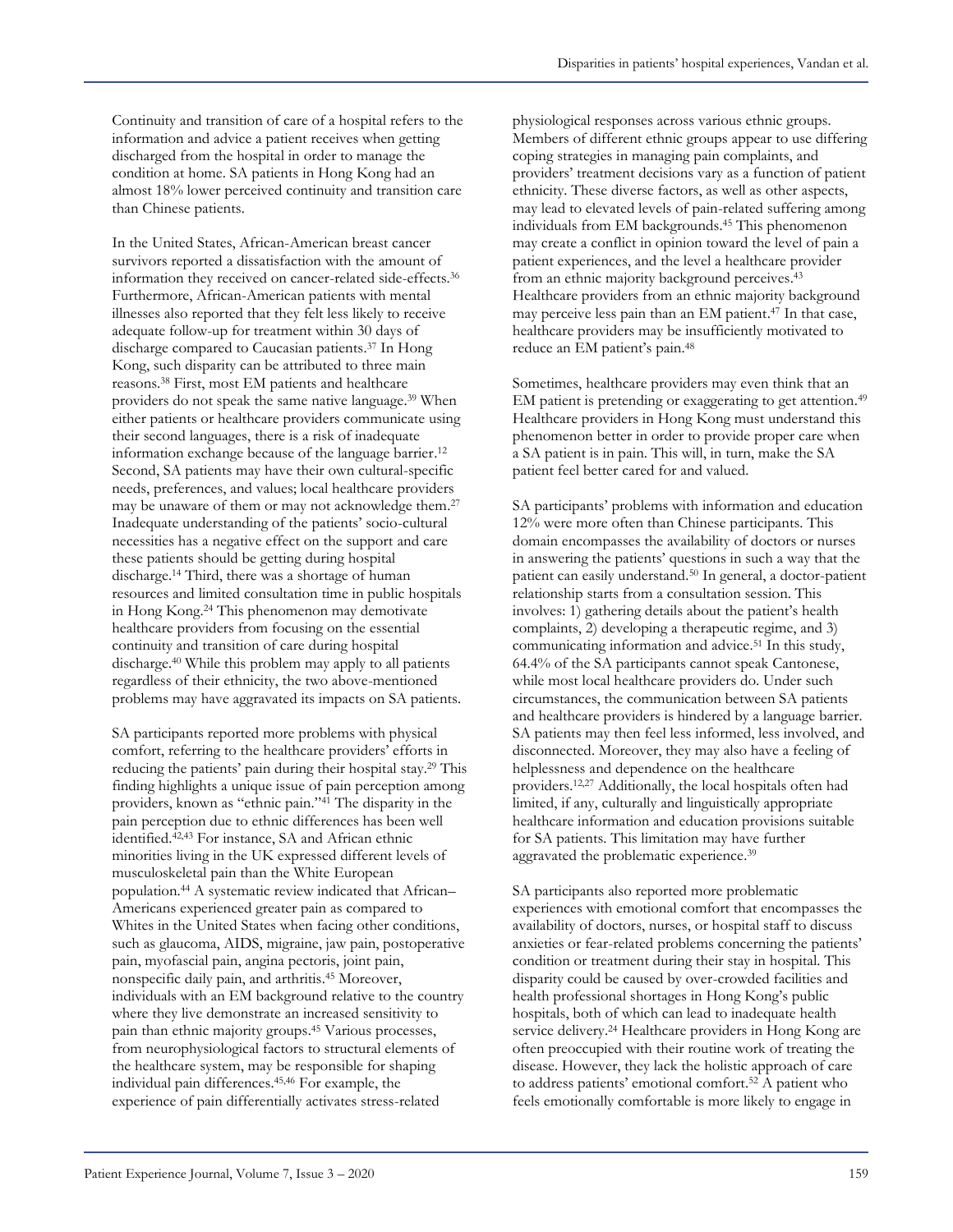recovery-promoting activities. Furthermore, they may also have a greater sense of empowerment, enablement, and engagement. <sup>53</sup> This is the same for all patients regardless of their ethnicity, but it has greater effects on patients of foreign origin. 13,54-57 An ethnographic study of the mental health status of EM patients from Morocco, Algeria, Turkey, Congo, and Portugal in a multiethnic urban hospital in Belgium showed that EM patients under critical care experienced extreme emotional loneliness. <sup>13</sup> A patient, while staying in hospital, has some social needs, such as wanting to have social contact and proximity with relatives, healthcare professionals, and other patients, both verbally and non-verbally. 4,16,58 This need is even more significant when patients experience difficulty with verbal communication due to a language barrier or other clinical reasons. Therefore, patients, at times, want their family and friends visiting them to stay longer than visiting hours permit. <sup>13</sup> It is crucial that the healthcare provider identify and meet the patients' unique basic social needs. 16,59

The coordination of care domain showed a disparity perceived by both groups. This domain refers to the conflict or state of confusion among healthcare providers regarding the care they are providing their patients. Inadequate cultural competency of the healthcare professionals, and inadequate support to provide care to culturally diverse patients at the system level may be the reason for such disparity. <sup>38</sup> This concern was also raised in an Equal Opportunity Commission report to the legislative council of Hong Kong. Mandatory training was recommended to raise cultural sensitivity among healthcare providers in Hong Kong.<sup>60</sup>

The involvement of family and friends domain was also reported to be more problematic among SA participants than Chinese participants. This includes providing enough opportunity for family members or friends to talk with a doctor and learn whether the doctor or nurse shared all the information needed for the patient's recovery. In the SA community, family members are often responsible for decision-making on behalf of the patient. Furthermore, friends visiting a patient in the hospital is deemed a necessary and essential social norm. <sup>16</sup> However, due to strict visiting hour enforcement in hospitals, family members do not have enough time to talk to the doctor. 12 In Hong Kong, all public hospitals have set visiting hours, mostly after lunchtime and for no more than three to four hours. The number of visitors each time is also restricted to only two because of the limited space in public hospitals. <sup>24</sup> Restricted visiting hours is not a common practice in the home countries of SA patients. 61

SA patients also report more difficulties with respect to the patient preference domain of the PPE-15. However, the difference became statistically insignificant after PSW. This domain refers to being ignored by the doctors, lacking involvement in treatment, lacking respect from the healthcare providers, and not being treated with dignity during their stay in hospital. The SA population has strong religious beliefs and practices that influence their treatment preferences. Their beliefs may be different from those of Chinese healthcare providers, who follow evidence-based decision-making principles. <sup>62</sup> These differences can result in conflicts between the patients and healthcare providers. <sup>63</sup> The healthcare providers have to follow the hospital practices and discount the patient's personal views and preferences that go against the hospital protocols. 64 Studies in Denmark and England reported that healthcare providers may, at times, react with agitation and ethnocentric behavior when responding to the EM patients' cultural and religious-based expectations. Because of this, they ended up conveying an uncaring attitude, affecting the patients' overall experience in hospital. 42,65

There are several study limitations that are important to note. First, there can be a recall bias because the participants only self-reported their experiences with their hospital stay. Although a prospective study design would be ideal, it would take much time and resources. Since the PPE-15 questionnaire recalls the past year experience of hospital stay, which is often taken as a major event, the degree of recall bias would be minimal. Second, we did not have a sample size calculation for the outcome of the PPE-15 since this study was part of a more extensive study. However, the statistically significant differences in the PPE-15 domains between the two groups of participants clear the doubt on the lack of study power. Third, most SA participants were interviewed face-to-face in their native languages instead of completing the English version of the PPE-15. Translating the PPE-15 questionnaire into different EM languages would be worth pursuing in the near future.

# **Conclusions**

Effective measures, such as proper education and training provisions for solving cultural incompetence among healthcare providers, are required. Engaging SA patients as partners in their treatment through a patient-centered communication approach and the frequent use of interpretation services may reduce the communication problem to a large extent. This will also give healthcare providers a better understanding about SA patients' unique needs, preferences, and expectations. Adequate information exchange, as well as linguistically and culturally appropriate patient education provision in hospitals, may further improve SA patients' health literacy. This may also enable SA patients to care for themselves and manage their conditions more effectively after discharge from a hospital.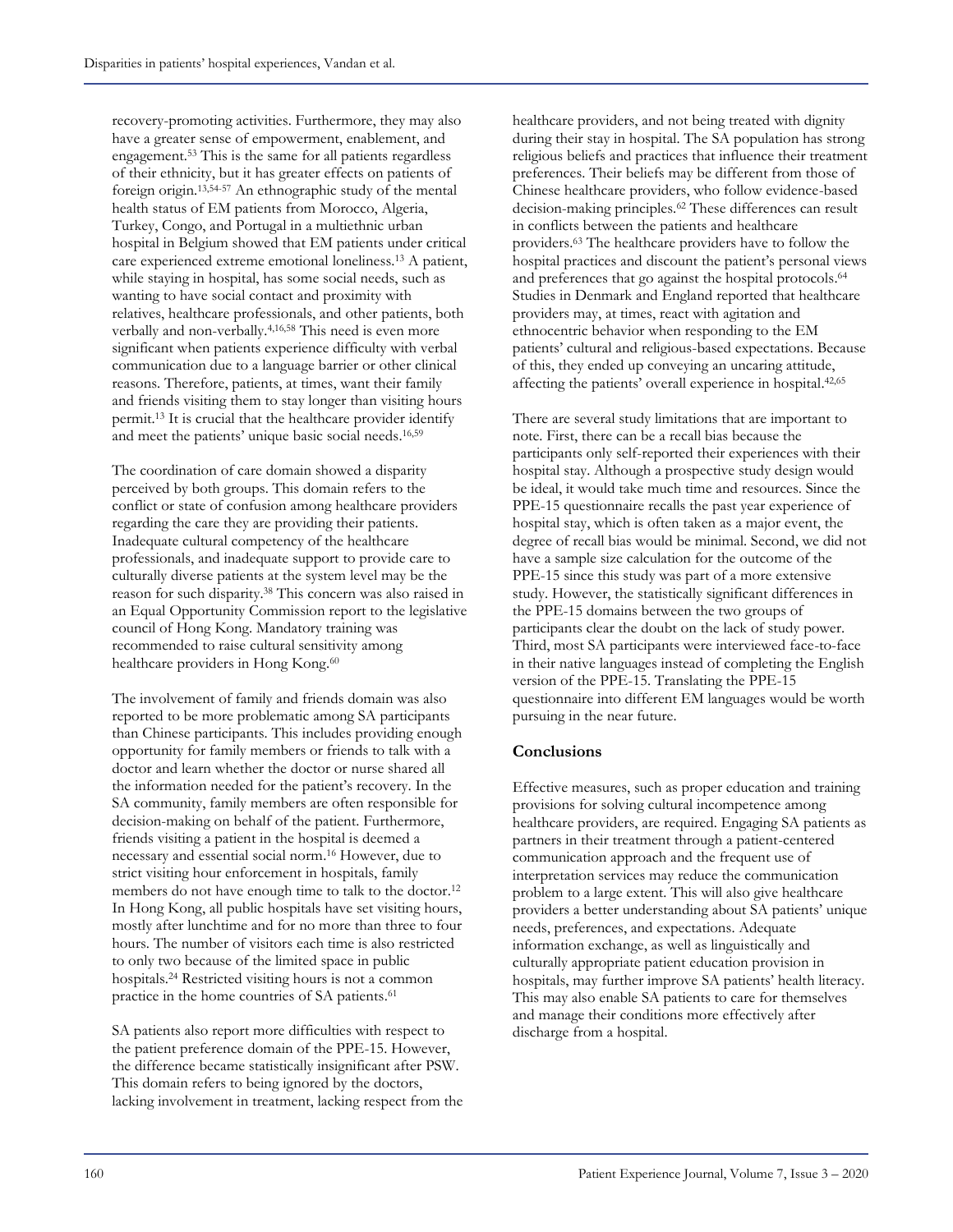#### **References**

- 1. Nemeth L, Hendricks H, Salaway T, Garcia C. Integrating the patient's perspective: Patient pathway development across the enerprise. *Topics in Health Information Management.* 1998;19(2):79.
- 2. Doyle C, Lennox L, Bell D. A systematic review of evidence on the links between patient experience and clinical safety and effectiveness. *BMJ Open.* 2012;3.
- 3. Robert J. Fortuna, Angela K. Nagel, Thomas A. Rocco, Sharon Legette-Sobers, Quigley DD. Patient Experience With Care and Its Association With Adherence to Hypertension Medications. *American Journal of Hypertension.* 2018;31(3).
- 4. Ubogaya SK, Alfred SM, Chen SX, Wint SD, Worral SP. The effectiveness of culturally-focused interventions in increasing satisfaction of hospitalized adult Asian patients: a systematic review protocol. *JBI Database of Systematic Reviews and Implementation Reports.*  2014;12(9):146-157.
- 5. Williams JS, Walker RJ, Smalls BL, Hill R, Egede LE. Patient-Centered Care, Glycemic Control, Diabetes Self-Care, and Quality of Life in Adults with Type 2 Diabetes. *Diabetes Technology & Therapeutics.*  2016;18(10):644-649.
- 6. Plumb AA, Ghanouni A, Rees CJ, et al. Coparison of patient experience of colonoscopy and CT colonography in the English bowel cancer screening programme. 2014.
- 7. Okunrintemi DV, Valero-Elizondo DJ, Patrick DB, et al. Abstract 12436: Gender Differences in Patient Reported Outcomes Among Adults With Atherosclerotic Cardiovascular Disease. *Circulation.*  2018;138(Suppl\_1 Suppl 1):A12436-A12436.
- 8. Martsolf RG, Elliott NM, Haviland MA, et al. Care Experiences Among Medicare Beneficiaries With and Without a Personal Physician. *Medical Care.*  2018;56(4):329-336.
- 9. Fortuna KL, Lohman MC, Batsis JA, et al. Patient experience with healthcare services among older adults with serious mental illness compared to the general older population. *The International Journal of Psychiatry in Medicine.* 2017;52(4-6):381-398.
- 10. Acuña DL, Mosca D, Pace P, Fortier JP, Rijks B, Weeker J. *Health of Migrants- The way forward. Report of a global consultation.* Spain2010.
- 11. Bernd Rechel, Philipa Mladovsky, David Ingleby, Johan P Mackenbach, McKee M. Migration and health in an increasingly diverse Europe. In: Lancet; 2013.
- 12. Liesbet D, Gastmans C, Mahieu L, Casterl BDd, Denier Y. *How do ethnic minority patients experience the intercultural counter in hospitals? A systematic review of qualitative research.* 2017.
- 13. Keer RLV, Deschepper R, Huyghens L, Bilsen J. Mental well-being of patients from ethnic minority

groups during critical care: a qualitative ethnographic study. *BMJ Open.* 2016;7.

- 14. Weech‐Maldonado R, Elliott MN, Adams JL, et al. Do Racial/Ethnic Disparities in Quality and Patient Experience within Medicare Plans Generalize across Measures and Racial/Ethnic Groups? *Health Services Research.* 2015;50(6):1829-1849.
- 15. Pharos EvA. *The Amsterdam Declaration Towards Migrant-Friendly Hospitals in an ethno-culturally diverse Europe. Migration, diversity, health and hospitals.* 2003.
- 16. Deschepper R, Francke A, Huyghens L, Bilsen J. Conflicts between healthcare professionals and families of a multi-ethnic patient population during critical care: an ethnographic study. *Critical Care.*  2015;19(441).
- 17. Priebe S, Sandhu S, Dias S, et al. Good practice in health care for migrants: views and experiences of care professionals in 16 European countries. *BMC Public Health.* 2011;11(1):187-187.
- 18. Denier Y, Gastmans C. Realizing good care within a context of cross-cultural diversity: An ethical guideline for healthcare organizations in Flanders, Belgium. *Social Science & Medicine.* 2013;93:38-46.
- 19. Weech-Maldonado R, Elliott M, Pradhan R, Schiller C, Dreachslin J, Hays RD. Moving Towards Culturally Competent Health Systems: Organizational and Market Factors. *Soc Sci Med.* 2012;75(5):815-822.
- 20. Betancourt JR, Green AR, Carrillo JE, Ananeh-Firempong O. Defining cultural competence: a practical framework for addressing racial/ethnic disparities in health and health care. *Public health reports (Washington, DC : 1974).* 2003;118(4):293.
- 21. Census. 2016, Population-By-census, Thematic Report : Ethnic Minorities In: Census and Statistic Department HKSAR, ed. Hong Kong2017.
- 22. Tang L. Snapshot of the Hong Kong Population. In: Census and Statistic Department H, ed. Hong Kong2017.
- 23. Region GotHKSA. Hong Kong Poverty Situation Report on Ethnc Minorities 2016. In: Department CaS, ed. Hong Kong2018.
- 24. Schoeb V. Healthcare Service in Hong Kong and its Challenges The Role of Health Professionals within a Social Model of Health. *China Perspectives.* 2016.
- 25. Eliza LYW, Angela C, Paul H, et al. Patient experience and satisfaction with inpatient service: development of short form survey instrument measuring the core aspect of inpatient experience. *PLoS ONE.* 2015;10(4):e0122299.
- 26. Pinder RJ, Ferguson J, Møller H. Minority ethnicity patient satisfaction and experience: results of the National Cancer Patient Experience Survey in England. *BMJ Open.* 2016;6(6).
- 27. Vandan N, Wong JYH, Gong WJ, Yip PSF, Fong DYT. Health system responsiveness in Hong Kong: a comparison between South Asian and Chinese patients' experiences. *Public health.* 2020;182:81-87.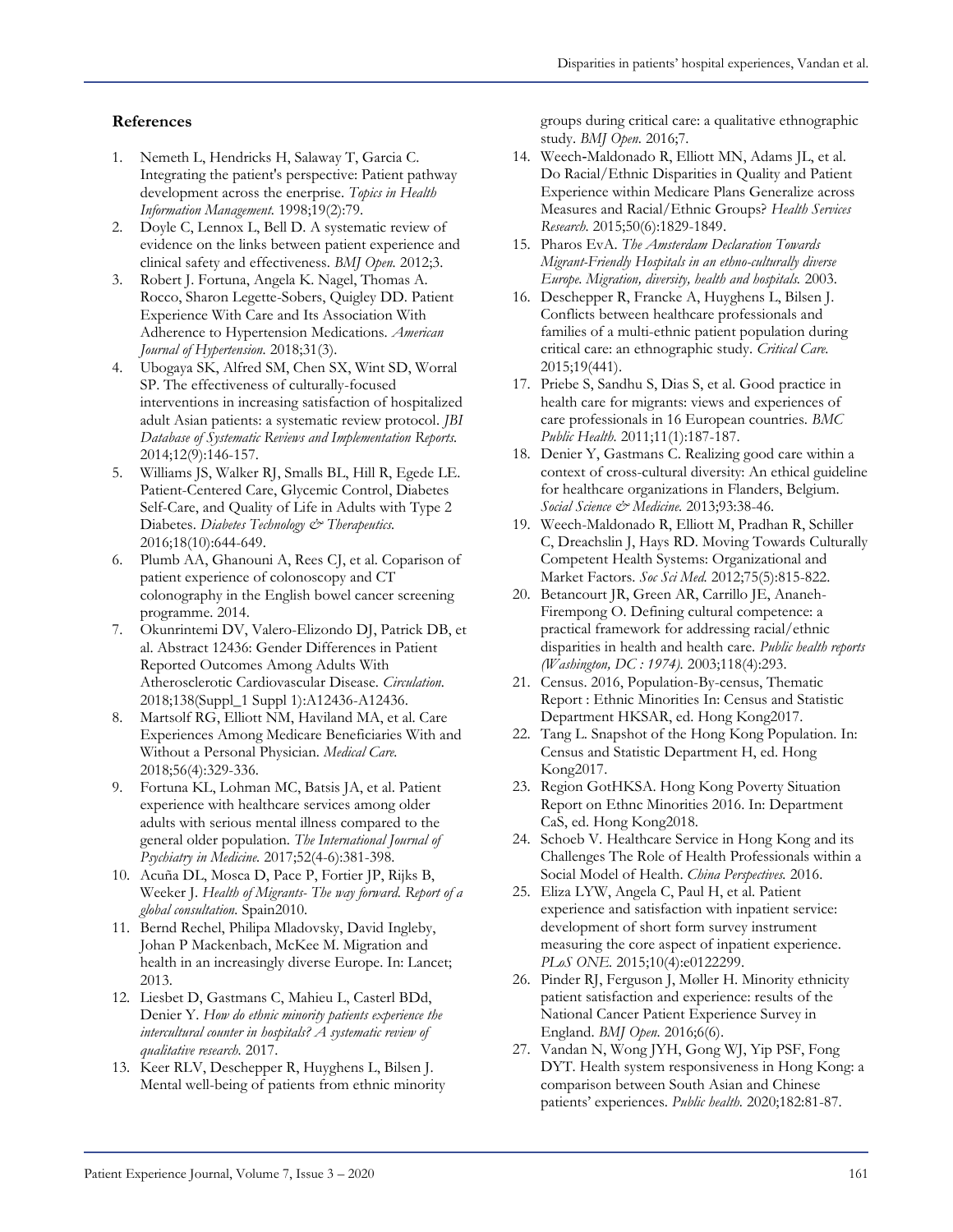- 28. Vandan N, Wong J, Yip P, Fong D. Patients' experience with Hong Kong healthcare system: A comparison between South Asian ethnic minority and Chinese people. In: The University of Hong Kong; 2019.
- 29. Jenkinson C, Coulter A, Bruster S. The Picker Patient Experience Questionnaire: development and validation using data from in-patient surveys in five countries. *International Journal for Quality in Health Care.*  2002;14(5):353-358.
- 30. Wong ELY, Coulter A HP, Cheung AWL, Yam CHK LS, Tam WWS, EK. Y. Patient experience and satisfaction with inpatient service: development of short form survey instrument measuring the core aspect of inpatient experience. . *PLoS One.*  2015;10(4):e0122299.
- 31. Leong JCY. Patient Experience survey on inpatient service 2017. In: Authority H, ed. Hong Kong2017.
- 32. Wong ELY, Leung MCM, Cheung AWL, Yam CHK, Yeoh EK, Griffiths S. A population-based survey using PPE-15: relationship of care aspects to patient satisfaction in Hong Kong. *International Journal for Quality in Health Care.* 2011;23(4):390-396.
- 33. Chan SKK, Wong IOL, Tin KYK, Fung A, Johnston JM, Leung GM. *Satisfaction with inpatient care in a population-based Hong Kong Chinese sample.* 2008.
- 34. Crystal D. Bishop WLL, and Patricia A. Snyder. Using Propensity Score Weighting to Reduce Selection Bias in Large-Scale Data Sets. *Journal of Early Intervention.*  2018;40(4):347-362.
- 35. Brian K. Lee, Justin Lessler, Stuart EA. Weight Trimming and Propensity Score Weight. *PLoS ONE.*  2011;6(3).
- 36. Burg MA, Ellen D. S. Lopez, Amy Dailey, Mary Elspeth Keller, Prendergast B. The Potential of Survivorship Care Plans in Primary Care Follow-up of Minority Breast Cancer Patients. *J Gen Intern Med.*  2009;24(2):467-471.
- 37. Palmer B, Macfarlane G, Afzal C, Esmail A, Silman A, Lunt M. Acculturation and the prevalence of pain amongst South Asian minority ethnic groups in the UK. 2007;46(6):1009-1014.
- 38. Vandan N, Wong JYH, Lee JJJ, Yip PSF, Fong DYT. Challenges of healthcare professionals in providing care to South Asian ethnic minority patients in Hong Kong: A qualitative study. Health & Social Care in the *Community.* 2020;28(2):591-601.
- 39. Vandan N, Wong JYH, Fong DYT. *Accessing health care: Experiences of South Asian ethnic minority women in Hong Kong.* 2018.
- 40. Hall RW. *Patient Flow: Reducing Delay in Healthcare Delivery.* Vol 91. Boston, MA: Boston, MA: Springer US; 2006.
- 41. Wingfai K, Thakshyanee B. The relationship between ethnicity and the pain experience of cancer patients: A systematic review. *Indian Journal of Palliative Care.*  2014;20(3):194-200.
- 42. Nielsen B, Birkelund R. Minority ethnic patients in the Danish healthcare system–a qualitative study of nurses' experiences when meeting minority ethnic patients. *Scandinavian journal of caring sciences.*  2009;23(3):431-437.
- 43. Patel S, Peacock SM, McKinley RK, Clark-Carter D, Watson PJ. GPs' perceptions of the service needs of South Asian people with chronic pain: A qualitative enquiry. *Journal of Health Psychology.* 2009;14(7):909-918.
- 44. Allison TR, Symmons DPM, Brammah T, et al. Musculoskeletal pain is more generalised among people from ethnic minorities than among white people in Greater Manchester. *Annals of the Rheumatic Diseases.* 2002;61(2):151.
- 45. Campbell CM, Edwards RR. Ethnic differences in pain and pain management. *Ethnic differences in pain and pain management.* 2012;2(3):219-230.
- 46. Wennberg JE, Bronner K, Skinner JS, Fisher ES, Goodman DC. Inpatient care intensity and patients' ratings of their hospital experiences. *Health affairs (Project Hope).* 2009;28(1):103.
- 47. Rahavard B, Candido K, Knezevic N. Different pain responses to chronic and acute pain in various ethnic/racial groups. *Pain Management.* 2017;7(5):427.
- 48. Jha AK, Orav EJ, Zheng J, Epstein AM. Patients' Perception of Hospital Care in the United States. *The New England Journal of Medicine.* 2008;359(18):1921- 1931.
- 49. Kennel J, Withers E, Parsons N, Woo H. Racial/Ethnic Disparities in Pain Treatment: Evidence From Oregon Emergency Medical Services Agencies. *Medical Care.* 2019;57(12):924-929.
- 50. Crispin Jenkinson, Angela Coulter, Rachel Reeves, Bruster S, Richards N. Properties of the Picker Patient Experience questionnaire in a randomized controlled trial of long versus short form survey instruments. *Journal of public health medicine.*  2003;25(3):197-201.
- 51. Handayani M. Challenges in Interpersonal, Intercultural and Technology Aspect in Doctor and Patient Relationship. 2011.
- 52. Xu RH, Cheung AWL, Wong ELY. The relationship between patient engagement and health-related quality of life in patients: a cross-sectional study in general outpatient clinic in Hong Kong SAR, China. *Patient preference and adherence.* 2019;13:1451-1462.
- 53. Williams AM, Lester L, Bulsara C, et al. Patient Evaluation of Emotional Comfort Experienced (PEECE): developing and testing a measurement instrument. *BMJ Open.* 2017;7.
- 54. Moss JL, Reiter PL, Rimer BK, Brewer NT. Collaborative patient-provider communication and uptake of adolescent vaccines. *Social Science & Medicine.*  2016;159:100-107.
- 55. Kumar K, Greenfield S, Raza K, Gill P, Stack R. Understanding adherence-related beliefs about medicine amongst patients of South Asian origin with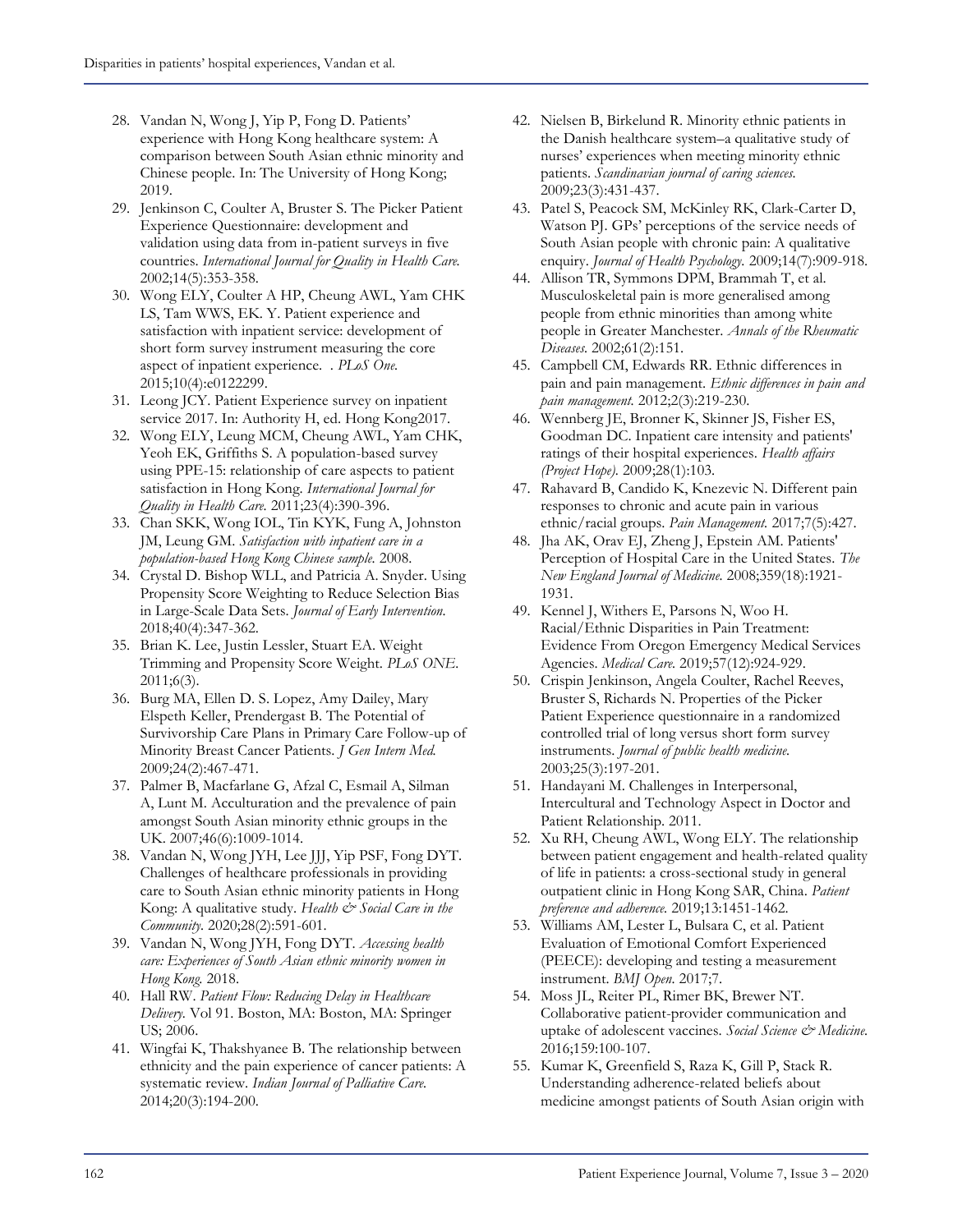diabetes and cardiovascular disease patients: a qualitative synthesis.(Report). *BMC Endocrine Disorders.*  2016;16(24).

- 56. Devraj R, Young HN. Pharmacy language assistance resources and their association with pharmacists' selfefficacy in communicating with Spanish-speaking patients. Research in social  $\mathcal{Q}^*$  administrative pharmacy : *RSAP.* 2016.
- 57. Ana Castaneda-Guarderas, Jeffrey Glassberg, Corita R. Grudzen, et al. Shared Decision Making With Vulnerable Populations in the Emergency Department. *ACADEMIC EMERGENCY MEDICINE.* 2016;23.
- 58. Clucas C. Cancer patients' respect experiences in relation to perceived communication behaviours from hospital staff: analysis of the 2012–2013 National Cancer Patient Experience Survey. *Support Care Cancer.*  2016;24:1719-1728.
- 59. Bett CJ. *Influence of social capital on community-based health care programs in rural Papua New Guinea: An ethnographic study* [Ph.D.]. Ann Arbor, The University of New Mexico; 2015.
- 60. Subcommittee on Rights of Ethnic Minorities Housing, Healthcare and Support Service Centres for Ethnic Minorities [press release]. Hong Kong2017.
- 61. Waxler-Morrison, Nancy, Joan Madge Anderson, Richardson. E. *Cross-cultural Caring : A Handbook for Health Professionals in Western Canada.* Vancouver: U of British Columbia1992.
- 62. Heeren, Oscar, A. Srikumar Menon, Allen Raskin, Ruskin. P. Religion and End of Life Treatment Preferences among Geriatric Patients. *International Journal of Geriatric Psychiatry.* 2001;16(2):203-208.
- 63. Tännsjö, Torbjörn. Context-Dependent Preferences and the Right to Forgo Life-Saving Treatments. *Social Theory and Practice* 2015;41(4):716-733.
- 64. Superdock, Alexandra, Raymond Barfield, Debra Brandon, Docherty S. Exploring the Vagueness of Religion & Spirituality in Complex Pediatric Decisionmaking: A Qualitative Study. *BMC Palliative Care.*  2018;17(1):107.
- 65. Vydelingum V. Nurses' experiences of caring for South Asian minority ethnic patients in a general hospital in England. *Nursing Inquiry.* 2006;13(1):23-32.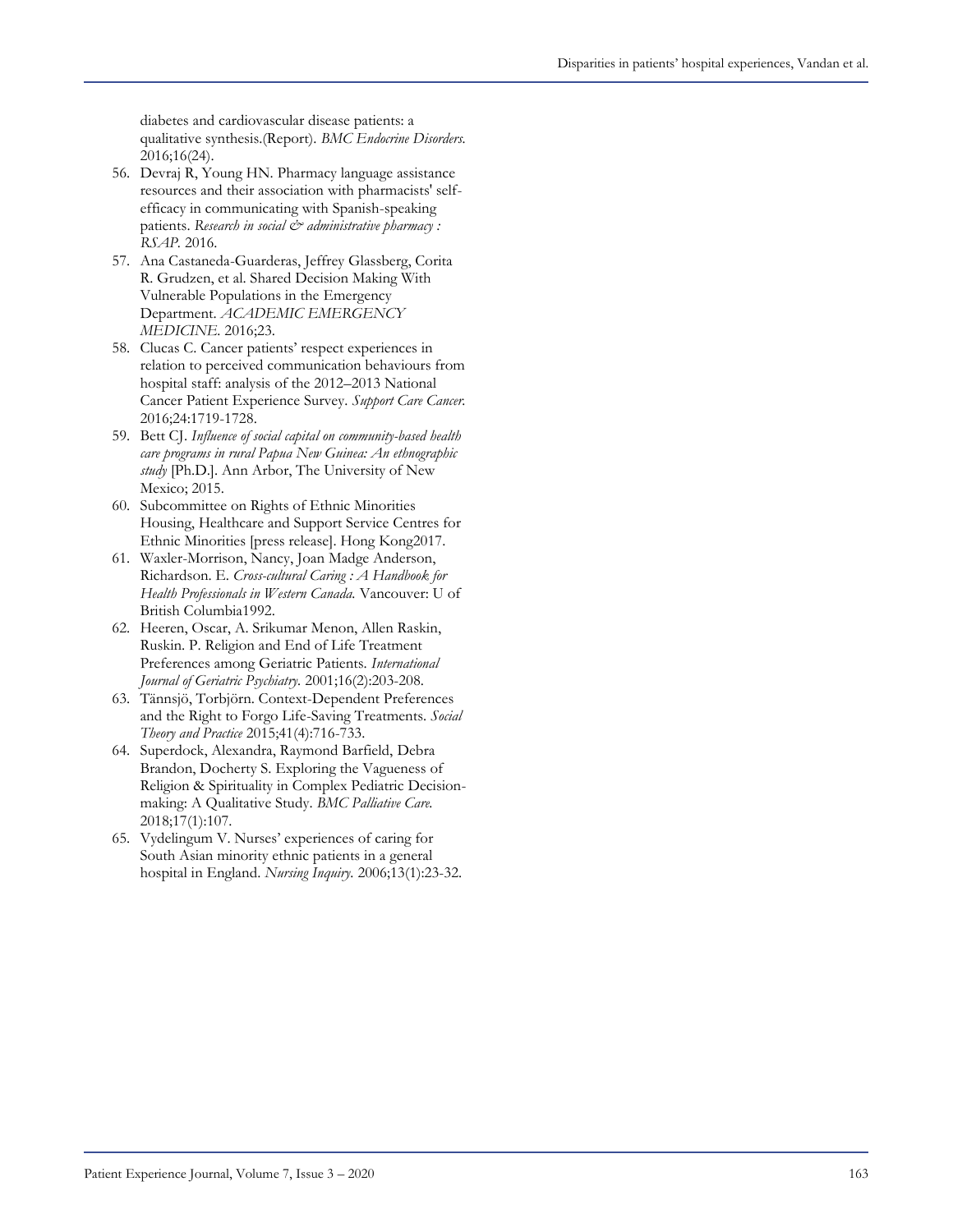| Characteristics (n=783)                               |                             | Before Propensity score weighting |                      | After Propensity score weighting |                      |                      |  |
|-------------------------------------------------------|-----------------------------|-----------------------------------|----------------------|----------------------------------|----------------------|----------------------|--|
|                                                       | South<br>Asian<br>$(n=388)$ | Chinese<br>$(n=395)$              | p-value <sup>a</sup> | South<br>Asian<br>$(n=369)$      | Chinese<br>$(n=382)$ | p-value <sup>a</sup> |  |
| Sex $(\%)$                                            |                             |                                   |                      |                                  |                      |                      |  |
| Male                                                  | 33.8                        | 44.3                              | 0.003                | 40.4                             | 40.5                 | 0.981                |  |
| Female                                                | 66.2                        | 55.7                              |                      | 59.6                             | 59.5                 |                      |  |
| Age in years $(\%$                                    |                             |                                   |                      |                                  |                      |                      |  |
| 18-29                                                 | 27.6                        | 24.8                              | < 0.001              | 24.8                             | 25.5                 | 0.061                |  |
| 30-59                                                 | 68.8                        | 51.9                              |                      | 67.7                             | 58.2                 |                      |  |
| $60+$                                                 | 3.6                         | 23.3                              |                      | 7.5                              | 16.3                 |                      |  |
| Married/cohabitated status (%)                        |                             |                                   |                      |                                  |                      |                      |  |
| Unmarried                                             | 21.6                        | 43.5                              | < 0.001              | 33.7                             | 33.7                 | 0.065                |  |
| Married/cohabitated                                   | 75.3                        | 48.1                              |                      | 61.7                             | 60.4                 |                      |  |
| Divorced/separated/widowed                            | 3.1                         | 8.4                               |                      | 4.6                              | 5.9                  |                      |  |
| Educational level (%)                                 |                             |                                   |                      |                                  |                      |                      |  |
| Till education                                        | 19.8                        | 11.3                              | 0.392                | 16.9                             | $\!\!\!\!\!8.1$      | 0.849                |  |
| Secondary                                             | 35.6                        | 46.0                              |                      | 34.5                             | 50.5                 |                      |  |
| Tertiary or above                                     | 44.8                        | 42.7                              |                      | 48.6                             | 41.4                 |                      |  |
| Monthly household income level (HKD)<br>$(^{0}/_{0})$ |                             |                                   |                      |                                  |                      |                      |  |
| 0-14,999                                              | 34.8                        | 21.9                              | 0.001                | 30.0                             | 21.7                 | 0.064                |  |
| 15,000-34,999                                         | 39.2                        | 46.6                              |                      | 39.5                             | 52.6                 |                      |  |
| 35,000 and above                                      | 26.0                        | 31.6                              |                      | 30.5                             | 25.7                 |                      |  |
| English language proficiency (%)                      |                             |                                   |                      |                                  |                      |                      |  |
| Fluent                                                | 50.5                        | 26.8                              | < 0.001              | 41.7                             | 38.0                 | 0.292                |  |
| Average                                               | 36.9                        | 42.8                              |                      | 40.6                             | 42.3                 |                      |  |
| Nil                                                   | 12.6                        | 30.4                              |                      | 17.8                             | 19.7                 |                      |  |
| Cantonese language proficiency (%)                    |                             |                                   |                      |                                  |                      |                      |  |
| Fluent                                                | 9.8                         | 100                               |                      | N/A                              |                      |                      |  |
| Average                                               | 25.8                        | $\boldsymbol{0}$                  |                      |                                  |                      |                      |  |
| Nil                                                   | 64.4                        | $\boldsymbol{0}$                  |                      |                                  |                      |                      |  |
| Medical Insurance (%)                                 |                             |                                   |                      |                                  |                      |                      |  |
| Yes                                                   | 36.9                        | 55.8                              | < 0.001              | 46.0                             | 49.4                 | 0.366                |  |
| No                                                    | 63.1                        | 44.2                              |                      | 54.0                             | 50.6                 |                      |  |
| Any existing Disease (%)                              |                             |                                   |                      |                                  |                      |                      |  |
| Yes                                                   | 25.3                        | 23.5                              | 0.577                | 24.7                             | 20.5                 | 0.162                |  |
| No                                                    | 74.7                        | 76.5                              |                      | 75.3                             | 79.5                 |                      |  |
|                                                       |                             |                                   |                      |                                  |                      |                      |  |

### **Table 1. Demographic Characteristics of Participants**

<sup>a</sup> Chi-square test/ Man-Whitney U test/T-test